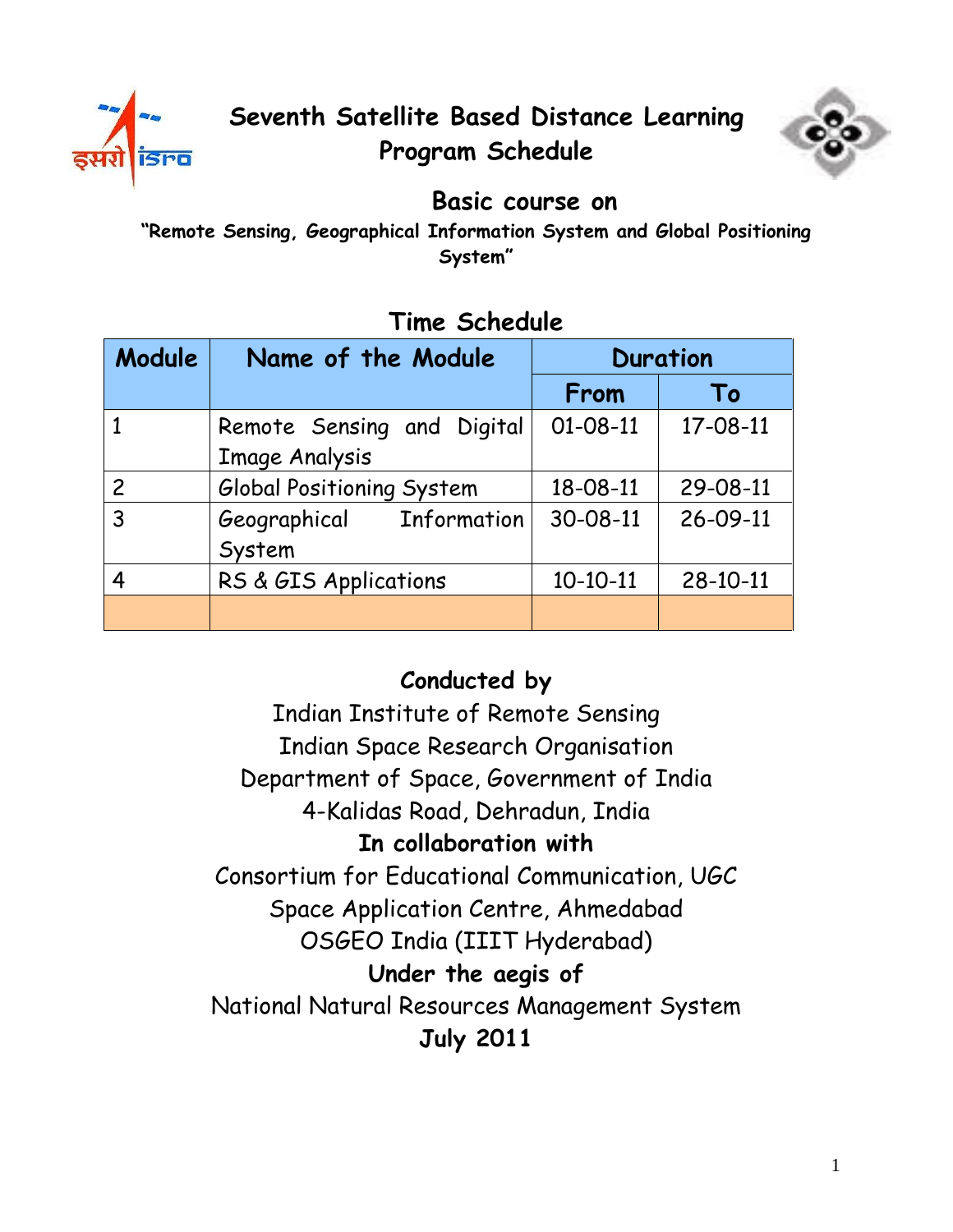### **MODULE 1: REMOTE SENSING & DIGITAL IMAGE ANALYSIS August 1, 2011 – August 17, 2011**

| <b>Date</b> | Day             | <b>Time</b>      | <b>Topic</b>                            | <b>Speaker</b>    |  |
|-------------|-----------------|------------------|-----------------------------------------|-------------------|--|
| 1 Aug 2011  | Monday          | 1600-1700hrs     | <b>Basic Principles of Remote</b>       | Hina Pande        |  |
|             |                 |                  | Sensing                                 |                   |  |
|             |                 | 1700-1730hrs     | Interactive<br>Session                  |                   |  |
|             |                 |                  | (Query)                                 |                   |  |
| 2 Aug 2011  | Tuesday         | 1600-1700hrs     | <b>Earth Observation Sensors</b>        | Ashutosh Bhardwaj |  |
|             |                 |                  | and Platforms                           |                   |  |
|             |                 | 1700-1730hrs     | Session<br>Interactive                  |                   |  |
| 3 Aug 2011  | Wednesday       | 1600-1700hrs     | (Query)<br>Signatures<br>of<br>Spectral | Hina Pande        |  |
|             |                 |                  | Different<br>Landcover                  |                   |  |
|             |                 |                  | Features and Visual Image               |                   |  |
|             |                 |                  | interpretation                          |                   |  |
|             |                 | 1700-1730hrs     | Interactive<br>Session                  |                   |  |
|             |                 |                  | (Query)                                 |                   |  |
| 4 Aug 2011  | Thursday        | <b>OFFLINE</b>   | <b>RS</b><br>and<br>Image               | By<br>respective  |  |
|             |                 |                  | Interpretation (II) Practical           | University        |  |
|             |                 |                  |                                         | Coordinator       |  |
| 4 Aug 2011  | Thursday        | 1600-1700hrs     | <b>Thermal Remote Sensing</b>           |                   |  |
|             |                 | 1700-1730hrs     | Interactive<br>Session                  | Yogesh Kant       |  |
|             |                 |                  | (Query)                                 |                   |  |
| 5 Aug 2011  | Friday          | 1600-1700hrs     | Microwave<br>Remote<br>Sensing          | Shashi Kumar      |  |
|             |                 | 1700-1730hrs     | Session<br>Interactive                  |                   |  |
|             |                 |                  | (Query)                                 |                   |  |
| 6 Aug 2011  | <b>SATURDAY</b> |                  |                                         |                   |  |
| 7 Aug 2011  |                 |                  | <b>SUNDAY</b>                           |                   |  |
| 8 Aug 2011  | Monday          | 1600-1700hrs     | Digital Image Processing:               | Minakshi Kumar    |  |
|             |                 |                  | <b>Basic</b><br>Concepts                |                   |  |
|             |                 |                  | Rectification<br>and                    |                   |  |
|             |                 |                  | Registration                            |                   |  |
|             |                 | 1700-1730hrs     | Session<br>Interactive                  |                   |  |
|             |                 |                  | (Query)                                 |                   |  |
| 9 Aug 2011  | Tuesday         | 1600-1700hrs     | Enhancement<br>Image                    | Poonam S. Tiwari  |  |
|             |                 |                  | techniques                              |                   |  |
|             |                 | 1700-1730hrs     | Interactive<br>Session<br>(Query)       |                   |  |
| 10 Aug 2011 | Wednesday       | 1600-1700hrs     | Classification<br>Image                 | Poonam S. Tiwari  |  |
|             |                 |                  | Techniques and Accuracy                 |                   |  |
|             |                 |                  | Assessment                              |                   |  |
|             |                 | 1700-1730hrs     | Session<br>Interactive                  |                   |  |
|             |                 |                  | (Query)                                 |                   |  |
| 10 Aug 2011 | Wednesday       | Offline - as per | Image Processing Hands-                 | By<br>respective  |  |
|             |                 | lab<br>computer  | on                                      | University        |  |
|             |                 | availability     |                                         | Coordinator       |  |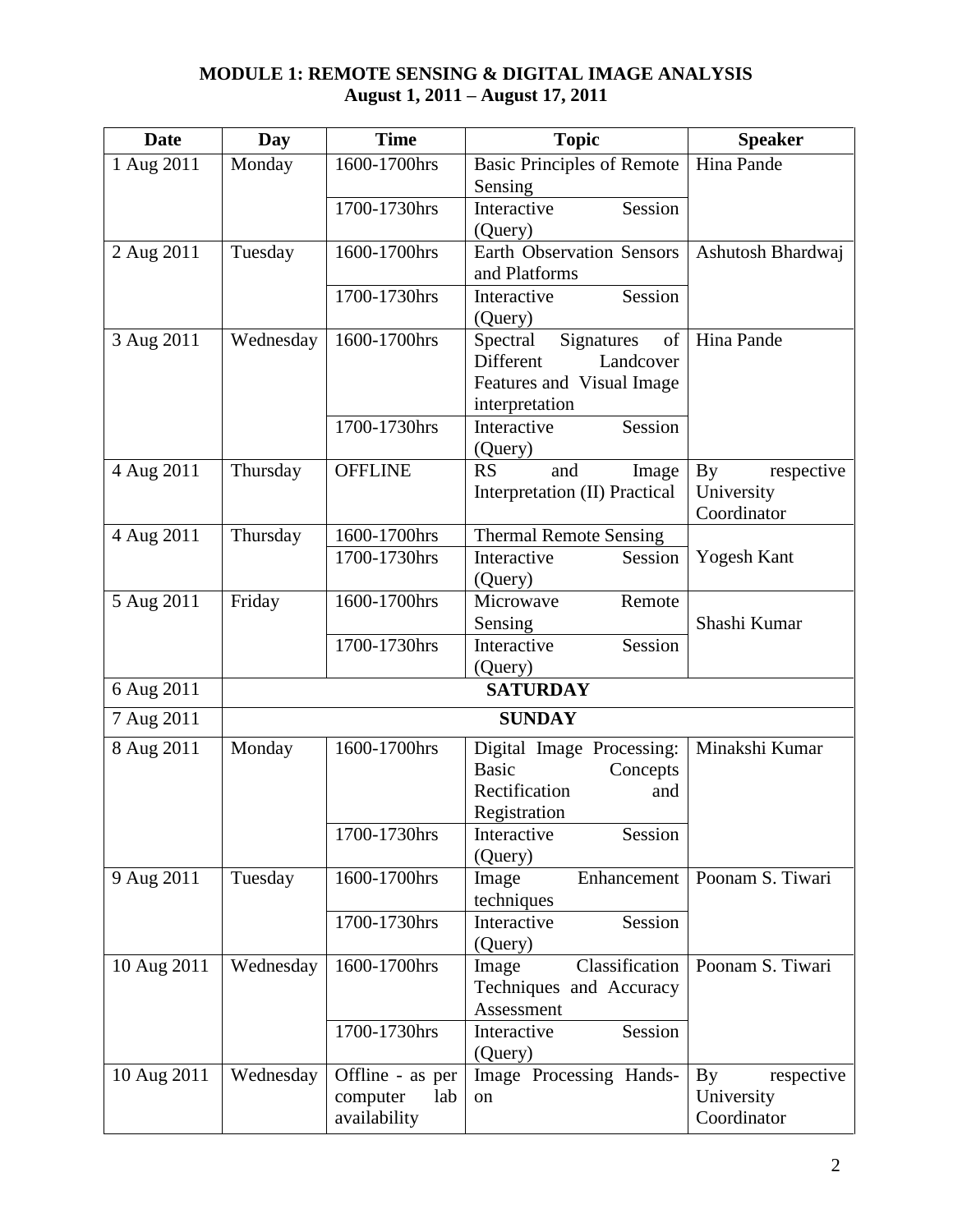| 11 Aug 2011 | Thursday                       | Offline - as per                                 | Image Processing Hands-      | By<br>respective                      |  |
|-------------|--------------------------------|--------------------------------------------------|------------------------------|---------------------------------------|--|
|             |                                | lab<br>computer                                  | Practical<br>and<br>$\alpha$ | University                            |  |
|             |                                | availability                                     | Assignment                   | Coordinator                           |  |
| 11 Aug 2011 | Thursday                       | 1600-1700hrs                                     | Demonstration:               | Minakshi Kumar<br>Image               |  |
|             |                                |                                                  | Processing                   |                                       |  |
|             |                                | 1700-1730hrs                                     | Session<br>Interactive       |                                       |  |
|             |                                |                                                  | (Query)                      |                                       |  |
| 12 Aug 2011 | Friday                         | 1600-1700hrs                                     | Hyperspectral<br>Remote      | Shefali Agrawal                       |  |
|             |                                |                                                  | Sensing                      |                                       |  |
|             |                                | 1700-1730hrs                                     | Interactive<br>Session       |                                       |  |
|             |                                |                                                  | (Query)                      |                                       |  |
| 13 Aug 2011 | <b>Saturday</b>                |                                                  |                              |                                       |  |
| 14 Aug 2011 | <b>Sunday</b>                  |                                                  |                              |                                       |  |
| 15 Aug 2011 | <b>Monday-Independence Day</b> |                                                  |                              |                                       |  |
| 16 Aug 2011 | Tuesday                        | 1600-1700hrs<br>Overview of Open<br>Dr. H.S.Rai, |                              |                                       |  |
|             |                                |                                                  | Source Tools - I             | Guru Nanak Dev Eng.                   |  |
|             |                                | 1700-1730hrs                                     | Session<br>Interactive       | College                               |  |
|             |                                |                                                  | (Query)                      |                                       |  |
| 17 Aug 2011 | Wednesday                      | 1600-1700hrs                                     | Overview of Open             | Dr. H.S.Rai,                          |  |
|             |                                |                                                  | Source Tools - II            | Guru Nanak Dev Eng.                   |  |
|             |                                | 1700-1730hrs                                     | Session<br>Interactive       | College                               |  |
|             |                                |                                                  | (Query)                      |                                       |  |
| 17 Aug 2011 | Wednesday                      | Offline - as per                                 | <b>Practical Assignment</b>  | $\mathbf{B} \mathbf{y}$<br>respective |  |
|             |                                | lab<br>computer                                  | submission<br>and            | University Coordinator                |  |
|             |                                | availability                                     | evaluation.                  |                                       |  |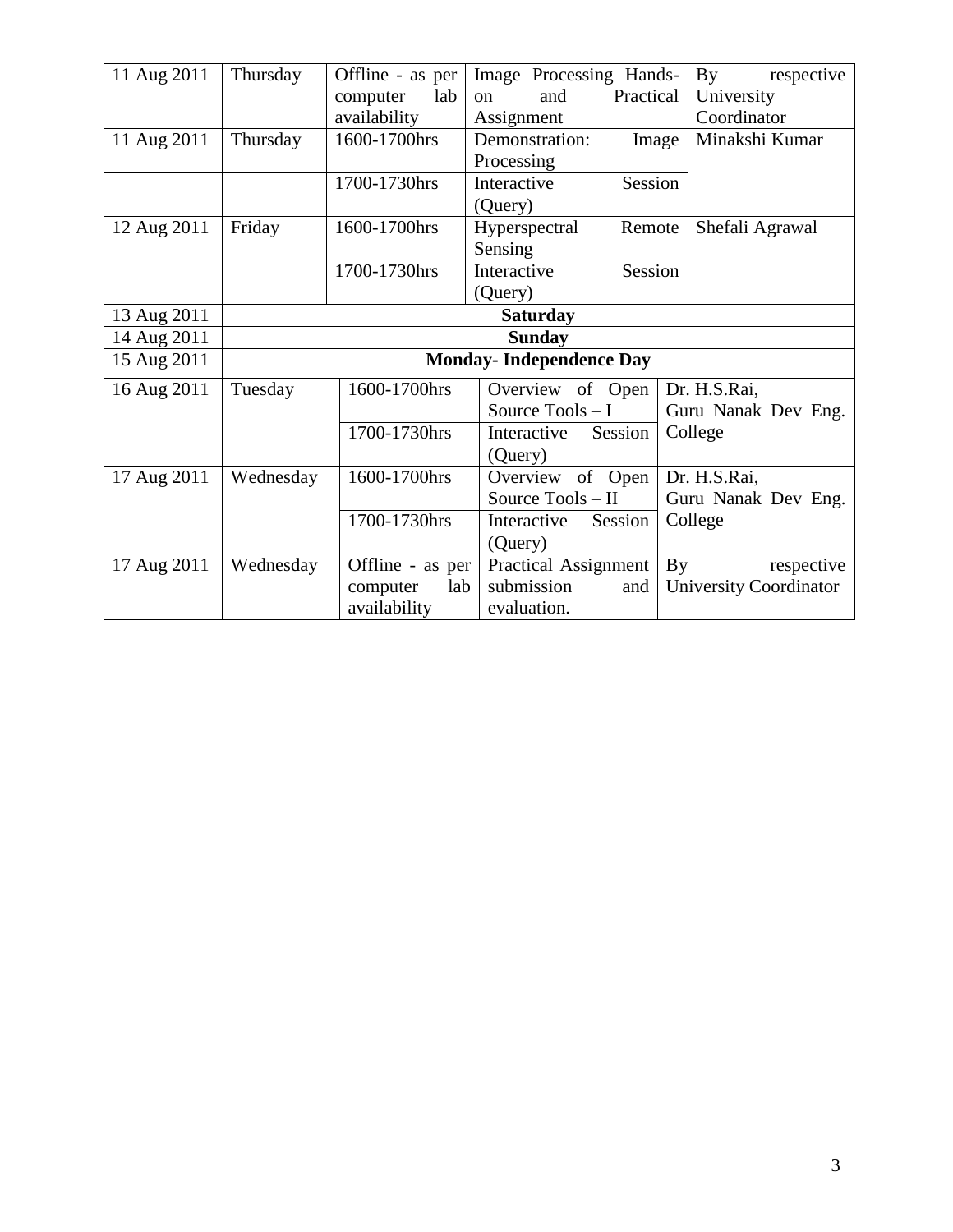#### **MODULE 2: GLOBAL POSITIONING SYSTEM MODULE COORDINATOR: Shri Ashutosh Bhardwaj (ashutosh@iirs.gov.in) August 18, 2011 – August 29, 2011**

| <b>Date</b> | <b>Day</b> | <b>Time</b>              | <b>Topic</b>                             | <b>Speaker</b>    |
|-------------|------------|--------------------------|------------------------------------------|-------------------|
| 18 Aug 2011 | Thursday   | 1600-1700hrs             | Introduction to GPS and GNSS             | Ashutosh          |
|             |            |                          |                                          | Bhardwaj          |
|             |            | 1700-1730hrs             | Feedback/Interaction                     |                   |
| 19 Aug 2011 | Friday     | 1600-1700hrs             | <b>GPS</b><br>receivers,<br>processing   | Ashutosh          |
|             |            |                          | methods, errors and accuracy             | Bhardwaj          |
|             |            | 1700-1730hrs             | Feedback/Interaction                     |                   |
| 20 Aug 2011 |            | <b>Saturday</b>          |                                          |                   |
| 21 Aug 2011 |            |                          | <b>Sunday</b>                            |                   |
| 22 Aug 2011 |            |                          | <b>Janamastmi</b>                        |                   |
| 23 Aug 2011 | Tuesday    | 1600-1700hrs             | Satellites based Augmentation            | Sh. PLN Raju      |
|             |            |                          | systems                                  |                   |
|             |            | 1700-1730hrs             | Feedback/Interaction                     |                   |
| 24 Aug 2011 | Wednesday  | Module 1 - Exam RS & DIA |                                          |                   |
| 25 Aug 2011 | Thursday   | 1600-1700hrs             | characteristics,<br><b>GPS</b><br>signal | Sh. S Raghavendra |
|             |            |                          | formats<br>(broadcast,<br>Data           |                   |
|             |            |                          | precise ephemeris)                       |                   |
|             |            | 1700-1730hrs             | Feedback/Interaction                     |                   |
| 26 Aug 2011 | Friday     | 1600-1700hrs             | Demonstration<br>Data<br><sub>on</sub>   | Dr. Anil Kumar    |
|             |            |                          | collection<br>Geodetic<br>using          | PLNR/BDB/         |
|             |            |                          | receivers (recorded)                     | AB/SR             |
|             |            | 1700-1730hrs             | Feedback/Interaction                     |                   |
| 29 Aug 2011 | Monday     | 1600-1700hrs             | Mobile Mapping                           | Sh. B D Bharath   |
|             |            | 1700-1730hrs             | Feedback/Interaction                     |                   |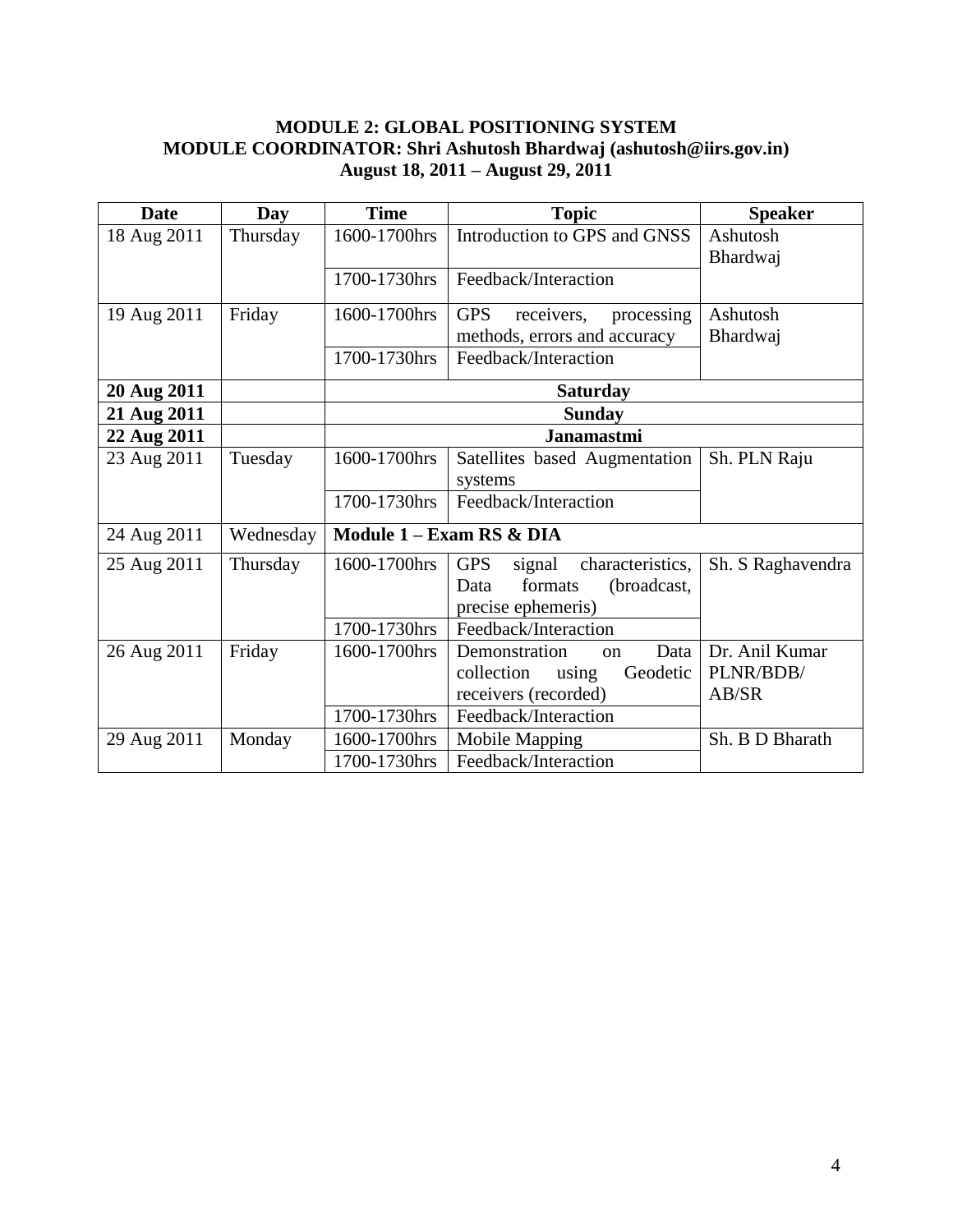### **MODULE 3: GEOGRAPHICAL INFORMATION SYSTEM MODULE COORDINATORS: Shri P.L.N. Raju (raju@iirs.gov.in) IIRS Dr. K.S.Rajan (rajan@iiit.ac.in) OSGEO India**

| 30 Aug -26 Sep 2011 |                 |                    |                                              |                    |  |
|---------------------|-----------------|--------------------|----------------------------------------------|--------------------|--|
| <b>Date</b>         | Day             | <b>Time</b>        | <b>Topic</b>                                 | <b>Speaker</b>     |  |
| 30 Aug 2011         | Tuesday         | 1600-1700hrs       | Introduction to GIS                          | PLN Raju           |  |
|                     |                 | 1700-1730hrs       | Feedback/Interaction                         |                    |  |
| 31 Aug 2011         | Wednesday       | <b>Eid Holiday</b> |                                              |                    |  |
| 1 Sept 2011         | Thursday        | 1600-1700hrs       | Geographic Phenomena,                        | PLN Raju           |  |
|                     |                 |                    | Concepts and examples                        |                    |  |
|                     |                 | 1700-1730hrs       | Feedback/Interaction                         |                    |  |
| 2 Sept 2011         | Friday          | 1600-1700hrs       | Inputting, editing and topology<br>creation  | PLN Raju           |  |
|                     |                 | 1700-1730hrs       | Feedback/Interaction                         |                    |  |
| 3 Sept 2011         |                 |                    | <b>Saturday</b>                              |                    |  |
| 4 Sept 2011         |                 |                    | <b>Sunday</b>                                |                    |  |
| 5 Sept 2011         |                 |                    | <b>Module 2 - Exam GPS (Morning Session)</b> |                    |  |
| 5 Sept 2011         | Monday          | 1530-1615          | Spatial Analysis- Introductory               | Vandita Srivastava |  |
|                     |                 |                    | Concepts and Overview                        |                    |  |
|                     |                 | 1615-1630hrs       | Feedback/Interaction                         |                    |  |
|                     |                 |                    | Spatial Analysis- Functionality and          |                    |  |
|                     |                 | 1630-1715hrs       | <b>Tools</b>                                 |                    |  |
|                     |                 | 1715-1730hrs       | Feedback/Interaction                         |                    |  |
| 6 Sept 2011         | Tuesday         | 1600-1700hrs       | Demo of GIS S/W 1:                           |                    |  |
|                     |                 |                    | Introduction of Open source<br>٠<br>GISs/w   |                    |  |
|                     |                 |                    | <b>Opening Vector and Raster</b>             | Dr. R. C. Prasad,  |  |
|                     |                 |                    | Data                                         | IIIT Hyderabad /   |  |
|                     |                 |                    | Attribute table                              | Kapil Oberai       |  |
|                     |                 |                    | Symbology                                    |                    |  |
|                     |                 |                    | Map Layout                                   |                    |  |
|                     |                 | 1700-1730hrs       | Feedback/Interaction                         |                    |  |
| 7 Sept 2011         | Wednesday       | 1600-1700hrs       | Demo of GIS S/W 2:                           |                    |  |
|                     |                 |                    | Digitization                                 |                    |  |
|                     |                 |                    | Setting digitizing environment               | Dr. R. C. Prasad,  |  |
|                     |                 |                    | Adding attributes to layer                   | IIIT Hyderabad /   |  |
|                     |                 |                    | Editing digitized layer                      | Kapil Oberai       |  |
|                     |                 | 1700-1730hrs       | Feedback/Interaction                         |                    |  |
| 8 Sept 2011         | Thursday        | 1600-1700hrs       | Demo of GIS S/W 3: Warping and               | Dr. R. C. Prasad,  |  |
|                     |                 |                    | Geo-referencing (ILWIS)                      | IIIT Hyderabad /   |  |
|                     |                 |                    |                                              | Prasun K Gupta     |  |
|                     |                 | 1700-1730hrs       | Feedback/Interaction                         |                    |  |
| 9 Sept 2011         | Friday          | 1600-1700hrs       | Demo of GIS S/W 4: Querying and              | Dr. R. C. Prasad,  |  |
|                     |                 |                    | <b>Spatial Analysis</b>                      | IIIT Hyderabad /   |  |
|                     |                 | 1700-1730hrs       | Feedback/Interaction                         | Prasun K Gupta     |  |
| 10 Sept 2011        | <b>Saturday</b> |                    |                                              |                    |  |
| 11 Sept 2011        |                 |                    | <b>Sunday</b>                                |                    |  |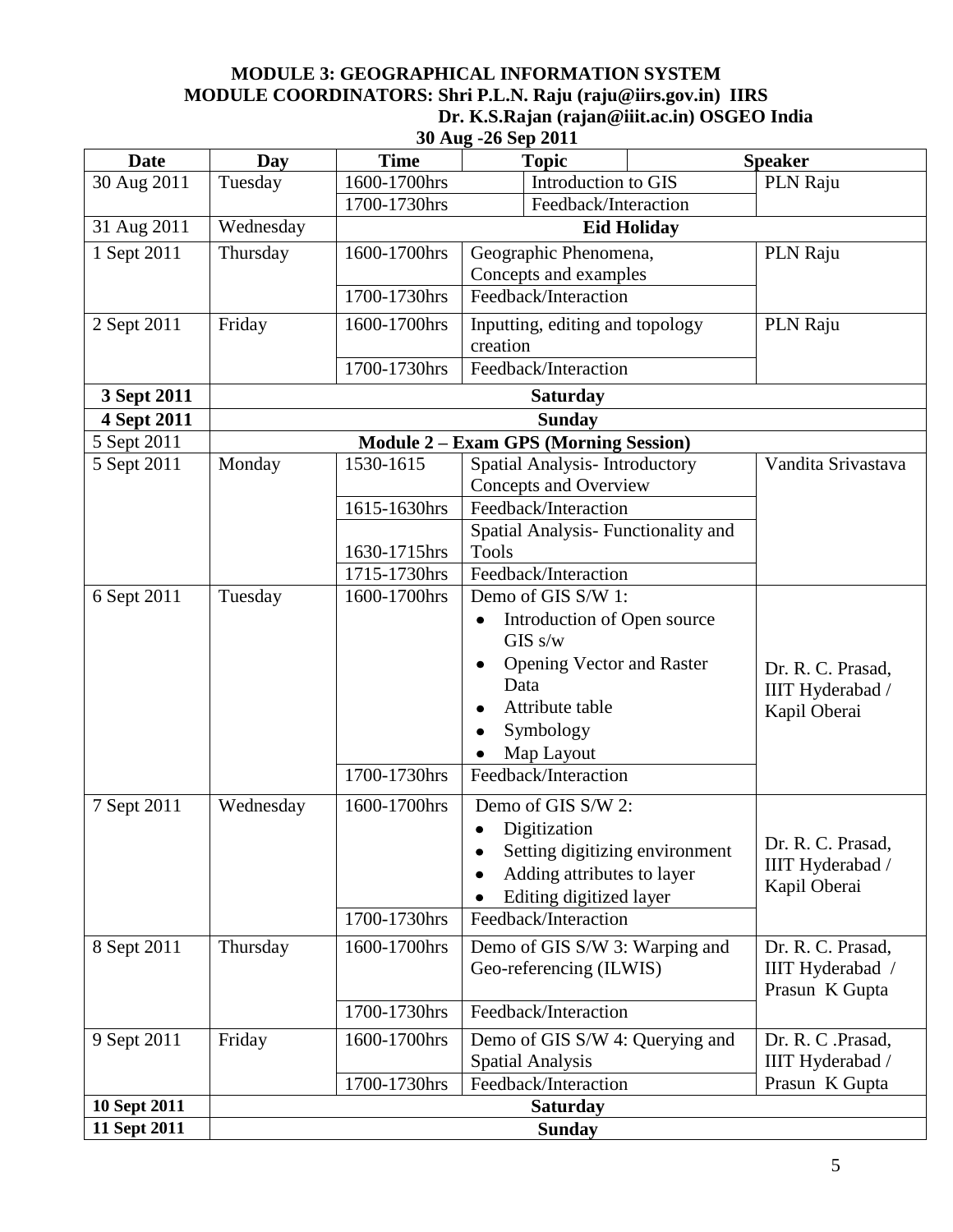| 12 Sept 2011 | Monday                              | 1600-1700hrs                                 | Map Projection Concepts & Use in      | Maj.Gen.(D.)      |  |
|--------------|-------------------------------------|----------------------------------------------|---------------------------------------|-------------------|--|
|              |                                     |                                              | RS & GS                               | <b>B.Nagrajan</b> |  |
|              |                                     | 1700-1730hrs                                 | Feedback/Interaction                  |                   |  |
| 13 Sept 2011 | Tuesday                             | 1600-1700hrs                                 | Database concepts and Spatial Data    | Dr.Sameer Saran   |  |
|              |                                     |                                              | Models Data formats and structures    |                   |  |
|              |                                     | 1700-1730hrs                                 | Feedback/Interaction                  |                   |  |
| 14 Sept 2011 | Wednesday                           | 1600-1700hrs                                 | Non-Spatial Data Models               | Dr.Ram Mohan Rao  |  |
|              |                                     | 1700-1730hrs                                 | Feedback/Interaction                  |                   |  |
| 15 Sept 2011 | Thursday                            | 1600-1700hrs                                 | Source<br>GIS-<br>Open<br>Transparent | Dr. K.S. Rajan -  |  |
|              |                                     |                                              | Governance (Case Study)               | <b>OSGEO</b>      |  |
|              |                                     | 1700-1730hrs                                 | Feedback/Interaction                  |                   |  |
| 16 Sept 2011 | Friday                              | 1600-1700hrs                                 | Cartography and Visualization         | Dr.Yogesh Kant    |  |
|              |                                     | 1700-1730hrs                                 | Feedback/Interaction                  |                   |  |
| 17 Sept 2011 | <b>Saturday</b>                     |                                              |                                       |                   |  |
| 18 Sept 2011 |                                     | <b>Sunday</b>                                |                                       |                   |  |
| 19 Sept 2011 | Monday                              | 1600-1700hrs                                 | PostGRE/PostGIS & Acquainting         | Santosh Gaikwad - |  |
|              |                                     |                                              | PostGIS through a mock experience     | OSGEO with Kapil  |  |
|              |                                     | 1700-1730hrs                                 | Feedback/Interaction                  | Oberai            |  |
| 20 Sept 2011 | Tuesday                             | 1600-1700hrs                                 | Geoserver Essentials-Open             | Santosh Gaikwad-  |  |
|              |                                     |                                              | layers, Web Services & mock Demo      | <b>OSGEO</b> with |  |
|              |                                     | 1700-1730hrs                                 | Feedback/Interaction                  | Dr.Sameer Saran   |  |
| 21 Sept 2011 | Wednesday                           | 1600-1700hrs                                 | <b>Catalogue Services- Geonetwork</b> | Santosh Gaikwad - |  |
|              |                                     |                                              | and mock demo                         | <b>OSGEO</b> with |  |
|              |                                     | 1700-1730hrs                                 | Feedback/Interaction                  | Dr.Sameer Saran   |  |
| 22 Sept 2011 | Thursday                            | Discussion and Interaction with Universities |                                       |                   |  |
| 23 Sept 2011 | Friday                              | 1600-1700hrs                                 | Data Quality &Policies OGC, NSDI      | PLN Raju          |  |
|              |                                     |                                              | & GSDI initiatives.                   |                   |  |
|              |                                     |                                              | Discussion on Internet resources      |                   |  |
|              |                                     | 1700-1730hrs                                 | Feedback/Interaction                  |                   |  |
| 24 Sept 2011 | <b>Saturday</b>                     |                                              |                                       |                   |  |
| 25 Sept 2011 | <b>Sunday</b>                       |                                              |                                       |                   |  |
| 26 Sept 2011 | <b>Module 3- Exam GIS</b><br>Monday |                                              |                                       |                   |  |
| 27 Sep -9Oct | <b>Holidays for Dusshera</b>        |                                              |                                       |                   |  |